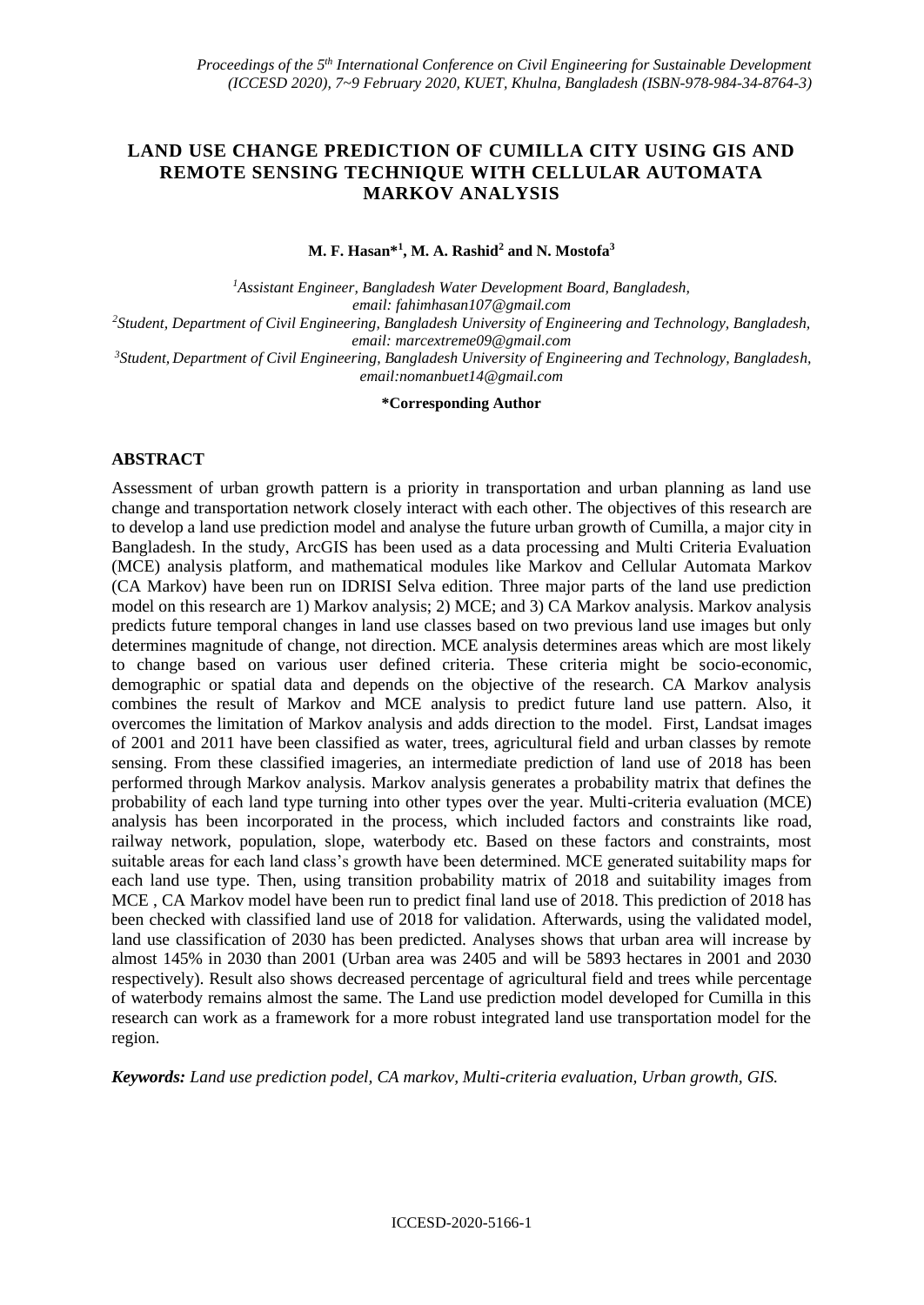## **1. INTRODUCTION**

Rapid urban development has exerted heavy pressure on land and resources in and around the cities as well as caused various environmental and socio-economic problems. So, prediction of urban growth and forecasting land use change pattern carry a lot of significance to the planners and policy makers (Kashem, 2008). Developing countries lack comprehensive decision making process and planning regarding urban development. As a result, they are experiencing rapid and unplanned urban sprawl (Kashem & Maniruzzaman, 2008).

Bangladesh possesses few fast growing cities like Dhaka, Chattogram, Cumilla, Bagura, Gazipur etc. Among them Dhaka, the capital of Bangladesh, has already faced a lot of geospatial changes over the decades. Previously, land cover changes and urban expansion of Dhaka between 1975 and 2003 have been analyzed using satellite images and socio-economic data by Dewan and Yamaguchi (2009). Also, Ahmed (2011) has examined spatio-temporal growth dynamics of Dhaka between 1989 to 2009, using remote sensing and GIS techniques.

Prediction of land use change is a complex process, dependent on many variables. For developing countries, scarcity of detail historical and socio-economic data is also a setback. In such cases, combination of Markov Chain (MC) model and Cellular Automata (CA) model presents the best outcome. Markov Chain model is a probabilistic model which predicts how a land will change from one mutually exclusive state to another (Thomas  $&$  Laurence, 2006). It calculates the change between two previous time periods 't' and 't-1'. Based on the past change, it predicts future change at time 't+1'. The MC model analyzes two historical land cover images and generates a transition probability matrix, a transition area matrix, and some conditional probability images (Eastman, 2006; Takada et al., 2010). Yet, a stochastic Markov model isn't accurate as it only gives right magnitude of change but not the right direction (Boerner et al. 1996). Cellular Automata (CA) adds direction to the model by incorporating spatial component (Soe & Le, 2006). The combined Markov-CA model overcomes the limitations of markov model. Multi Criteria Evaluation (MCE) analysis adds an element of spatial contiguity, specific decision, and also the knowledge of dynamic distribution in the model (Sang et al., 2011). MCE analysis is also known as suitability analysis. The MCE analysis uses various userdefined criteria, which can either be a factor or a constraint (Eastman 2006), to develop suitability images for each land class.

Based on this method, a model to predict land use change of Cumilla, a major city along the Dhaka-Chattogram highway , has been developed in this study. The Dhaka-Chattogram highway is known as principle economic corridor of Bangladesh, connecting the port city Chattogram to capital city Dhaka. Recently, the highway has been developed into a four lane corridor. In addition, major development works are underway along this route which makes Cumilla a potential study area to analyze future land use change.

Principle objectives of this research are:

- 1. To develop a land use prediction model for Cumilla
- 2. To quantify the rate of urban growth of Cumilla

In this study, ArcGIS has been used as a data processing and Multi Criteria Evaluation analysis platform, and IDRISI Selva has been used as a mathematical module. The IDRISI Selva is an integrated GIS and image processing software which facilitates not only format conversion between data sets, map composition, and map display but also provides statistical analysis, time-series analysis, spatial land use analysis, and decision support analysis.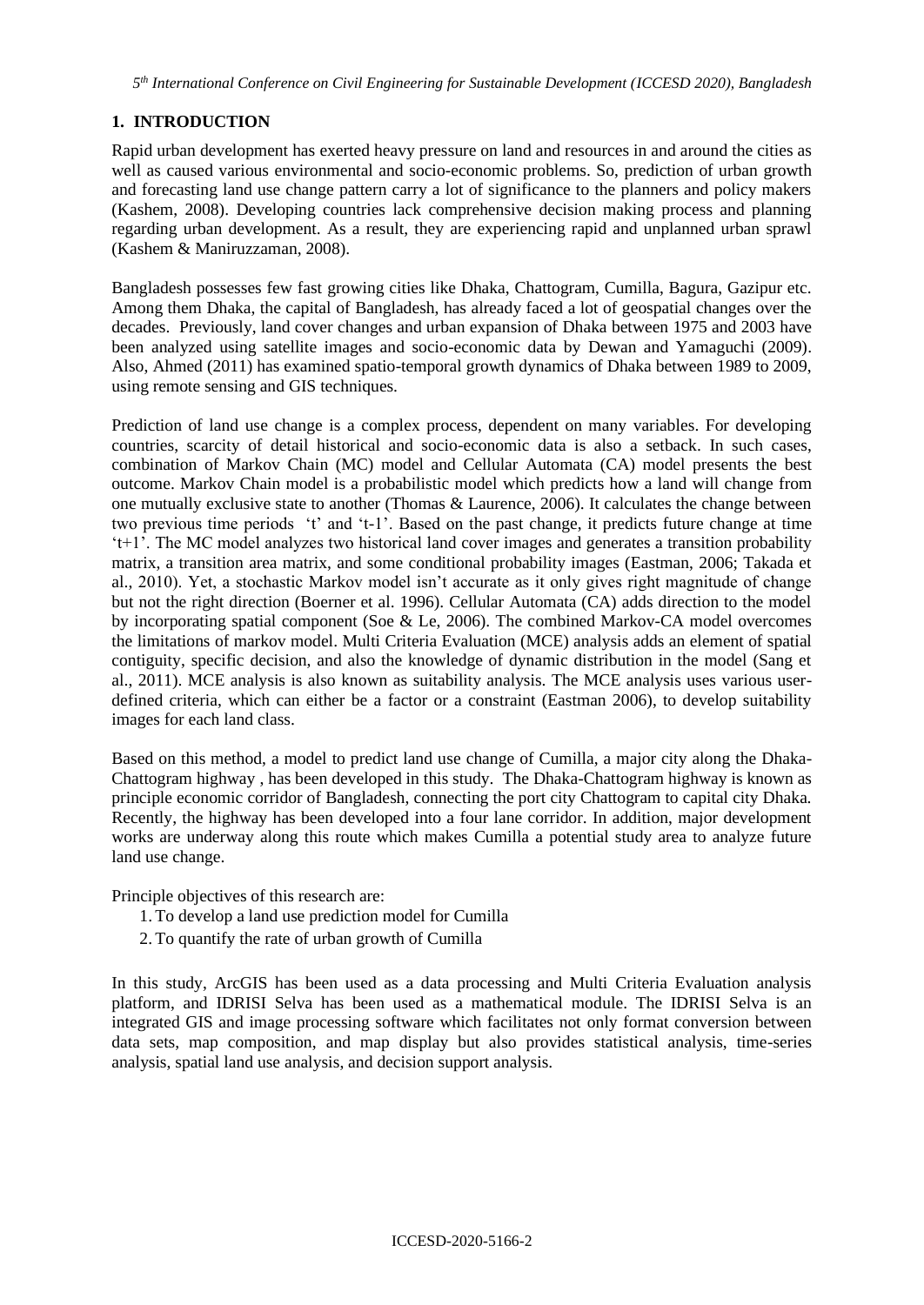*5 th International Conference on Civil Engineering for Sustainable Development (ICCESD 2020), Bangladesh*

### **2. METHODOLOGY**

#### **2.1 Study Area**

Cumilla district is under Chattogram Division of Bangladesh, having an area of 3146 km<sup>2</sup>. The district is well connected with the whole country with rail and road network. Focus of this study is the city area of Cumilla, which is along the Dhaka-Chattogram highway. Therefore, 3 upazillas of Cumilla District: Cumilla Adarsha Sadar, Cumilla Sadar Dakshin and Burichang have been selected as Study area (Figure 1). The selected portion of Cumilla District covers a large urban agglomeration and is the central part of Cumilla city in terms of social and economic aspects. As a result, it is undergoing rapid unplanned urbanization.



Figure 1: Study Area

#### **2.2 Data Collection**

Three types of data have been used to develop the model. Data types along with their sources are mentioned below-

- 1. Satellite Images of year 2001, 2011 and 2018: USGS
- 2. Historic Google Earth Images as Reference Data: Google Earth
- 3. Socio-economic, demographic and spatial data: Survey of Bangladesh (SoB)

Satellite images have been collected from official website of United States Geological Survey (USGS). Depending on availability, images from Landsat 4-5, 7 and 8 satellites have been downloaded. Landsat 4-5 and 7 images of 2001 and 2011 have 7 spectral bands and Landsat 8 image of 2018 have 8 spectral bands. From these bands, False Color Composite (FCC) of Red, Green and Blue (RGB) bands 4-3-2 has been used in this research. For avoiding the effect of seasonal variation in remote sensing, the images are of the same season (March and April).

#### **2.3 Image classification**

Two basic methods of image classification are used for remote sensing: supervised and unsupervised. For supervised classification, one need to know about the terrain of the concerned area. Therefore, for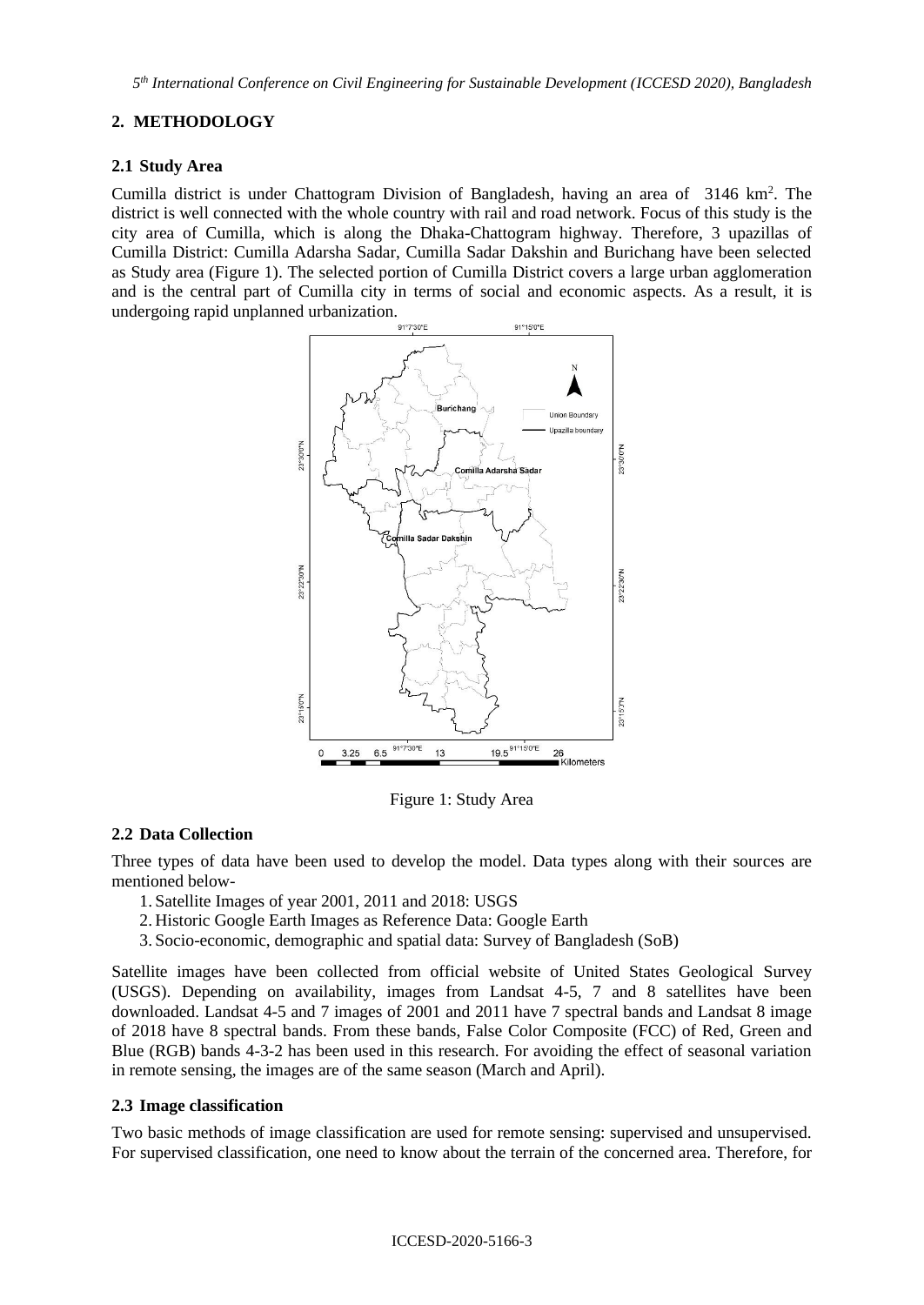this research, a supervised classification method has been used. ArcGIS 10.5.3 has been used as remote sensing platform for classification.

Each Landsat images were classified into four land use classes: Water, Trees, Agricultural Field and Urban Area. In RGB 4-3-2 combination, urban areas appear blue, vegetation red, water bodies from dark blue to black, soils with no vegetation from white to brown (Geospatial Data Service Centre, 2008). First, several training sites were developed for each land class. More than one training sites were defined for each class. The vector files of the similar training sites indicated pixels which were used to develop signature files. These signature files consist statistical information about reflectance value of the pixels of each land cover type (Eastman, 2009). After that, Fisher Classifier was used to classify the images based on the signature files. Fisher classifier works best when there are very few unknown areas in an image and representative training sites are available (Eastman, 2009). In this research the satellite images have been classified into four land classes as shown in the Table 1 below-

| <b>Land Cover Classes</b> | <b>Description</b>                                       |
|---------------------------|----------------------------------------------------------|
| Water                     | River, permanent open water, lakes, ponds, canals and    |
|                           | reservoirs.                                              |
|                           | Trees, shrub lands and semi natural vegetation,          |
| <b>Trees</b>              | deciduous, coniferous and mixed forest, palms,           |
|                           | orchard, herbs, climbers.                                |
|                           | Agricultural field, Fallow land, earth and sand land in- |
| <b>Agricultural Field</b> | fillings, open space, bare and exposed soils, grasslands |
|                           | and vegetable lands.                                     |
|                           | All residential, commercial and industrial areas,        |
| Urban                     | villages, settlements and transportation infrastructure. |

| Table 1: Details of the land Cover Classes |  |  |  |
|--------------------------------------------|--|--|--|
|--------------------------------------------|--|--|--|

The final stage of image classification process is accuracy assessment. For accuracy assessment, random points were chosen from the classified images. Land class of each point was added to its attribute. Next, the points were placed on google earth historic images i.e. points from classified 2001 Landsat images were placed on 2001 google earth image of that area. The land class type from google earth was given input as another attribute in these points and compared with the previous attributes. The accuracy for 2001, 2011 and 2018 images were found 86%, 87% and 91% respectively. Classified Land Use images of 2001 and 2011 are shown in Figure 2.



Figure 2: Classified Images of 2001 and 2011 of Cumilla City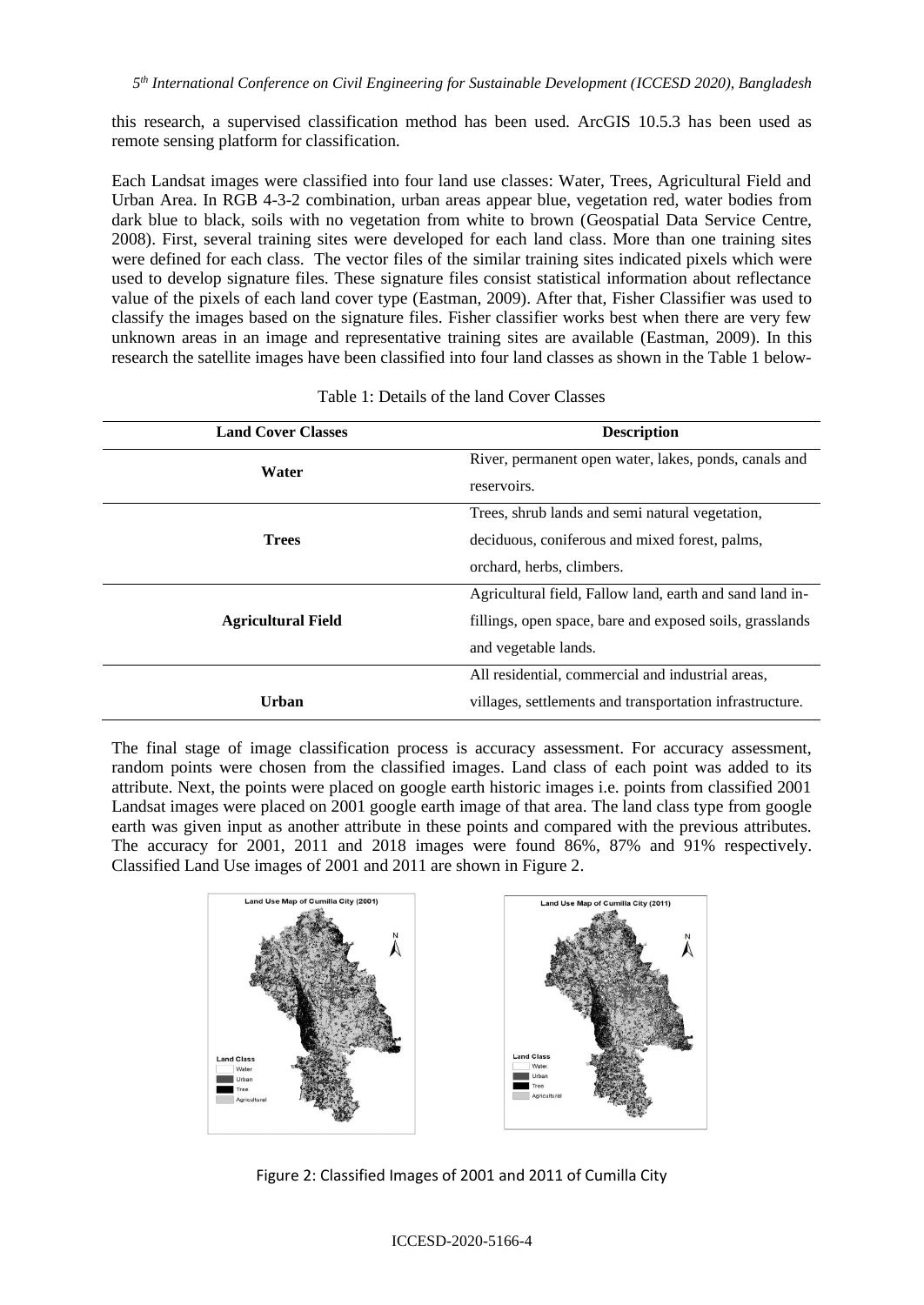## **2.4 Markov Analysis**

Markov Analysis is a stochastic process that predicts future land use change at time 't+1' based on the change between two previous land use at time 't' and 't-1' respectively. In this research, Markov model has been run on IDRISI Selva 17.0 edition. Land use images of 2001 and 2011 were used as base years to predict land use change in year 2030. But first for validation purpose, land use map of 2018 was predicted with Markov model. Markov analysis produces a transition matrix (Table 2), a transition area matrix, and a set of conditional probability images for each land class. The transition matrix shows the probability at which one category will change into other categories in future. Table 3 shows the number of cells that will transform into other land types over time.

|                           | Waterbody | <b>Trees</b> | <b>Agricultural Field</b> | Urban  |
|---------------------------|-----------|--------------|---------------------------|--------|
| Waterbody                 | 0.4629    | 0.2912       | 0.0897                    | 0.1562 |
| <b>Trees</b>              | 0.0291    | 0.4887       | 0.4011                    | 0.0811 |
| <b>Agricultural Field</b> | 0.0378    | 0.2269       | 0.6980                    | 0.0374 |
| Urban                     | 0.0902    | 0.1873       | 0.1732                    | 0.5529 |

Table 2: Markov Probability of Changing Land Cover Types

Table 3: Expected Cell Transition to Different Land Classes

|                           | Waterbody | <b>Trees</b> | <b>Agricultural Field</b> | Urban |
|---------------------------|-----------|--------------|---------------------------|-------|
| Waterbody                 | 15852     | 99973        | 3073                      | 5350  |
| <b>Trees</b>              | 5109      | 85954        | 70545                     | 14264 |
| <b>Agricultural Field</b> | 13283     | 79727        | 245284                    | 13134 |
| Urban                     | 4363      | 8891         | 8382                      | 26755 |

#### **2.5 Multi Criteria Evaluation (MCE) Analysis**

Performing a Cellular Automata-Markov (CA Markov) analysis requires suitability images. Suitability image of a land class shows which areas are suitable for that particular land class's future growth. In this way, suitability images add direction to CA Markov analysis. Suitability images are developed through Multi Criteria Evaluation analysis. In this study, ArcGIS has been used as MCE analysis platform.

Each land class requires a separate suitability image. And for that, MCE analysis had to be performed separately for each land class. It uses various user-defined criteria which can either be a factor or a constraint. A factor facilitates growth while a constraint impedes development. Road and rail network, waterbodies, slope, population density and urban developed sites were used as various criteria for MCE analysis. The factors were assigned with weighted values based on various literature review and authors' judgement. The constrains were assigned as Null value which restricted any growth in those regions. Table 4 shows weighted values for developing Urban suitability image.

| <b>Factor/Constraint</b> | <b>Criteria</b>                   | Weighted Value $(\% )$ |
|--------------------------|-----------------------------------|------------------------|
|                          | Distance from Road                | 15%                    |
| Factor                   | Distance from existing Urban Area | 25%                    |
|                          | Slope                             | 10%                    |
|                          | Population                        | 20%                    |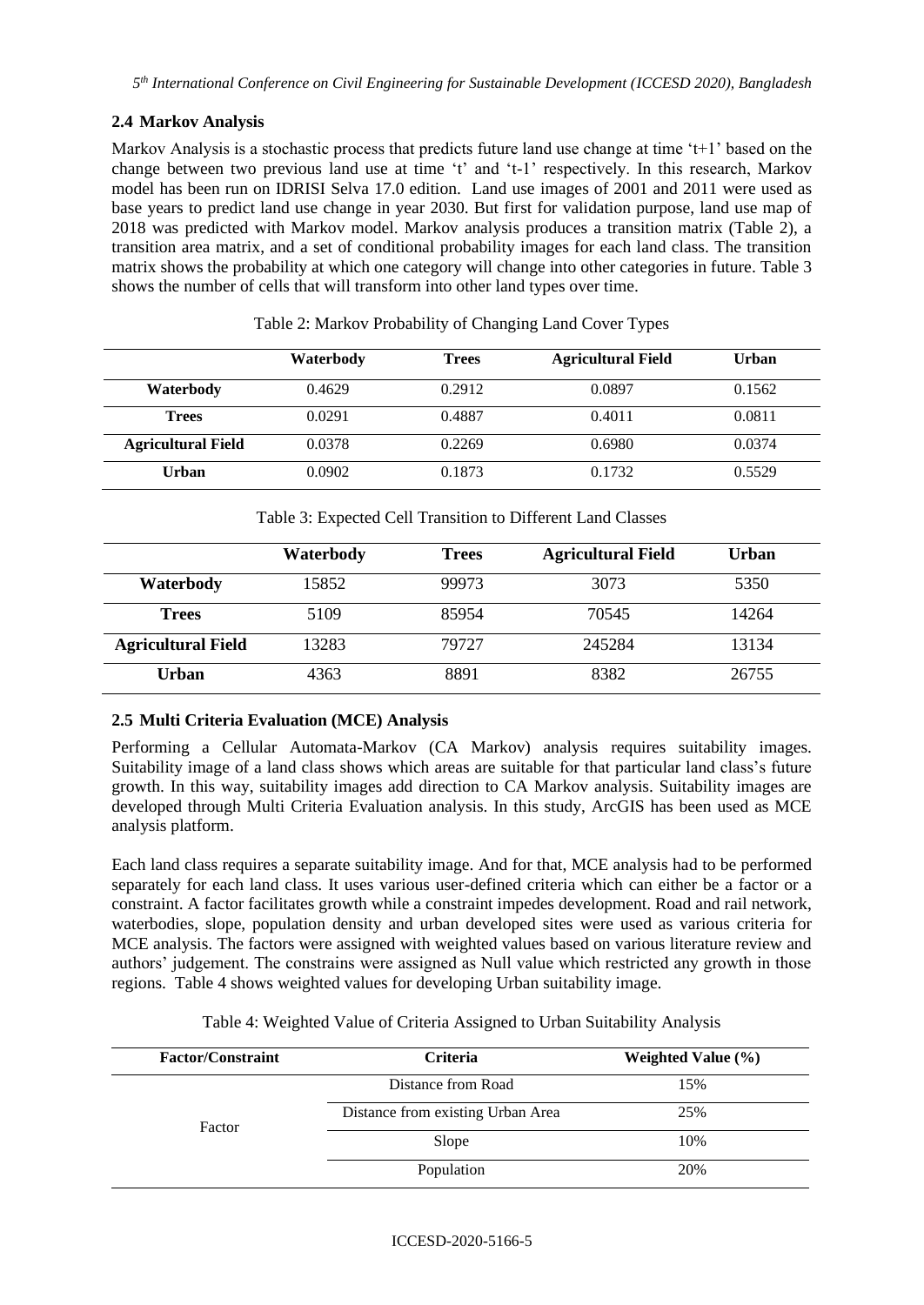|            | Classified base map of 2011 | 30%        |
|------------|-----------------------------|------------|
|            | Water Body                  | Null value |
| Constraint | Road Network                | Null value |
|            | Rail Network                | Null value |

Figure 3 presents the suitability image for each land class. The higher the value (from 0 to 6), higher the chance of that cell to turn into that land class.



Figure 3: Suitability Map of different Classes (Higher Value indicates Higher Suitability)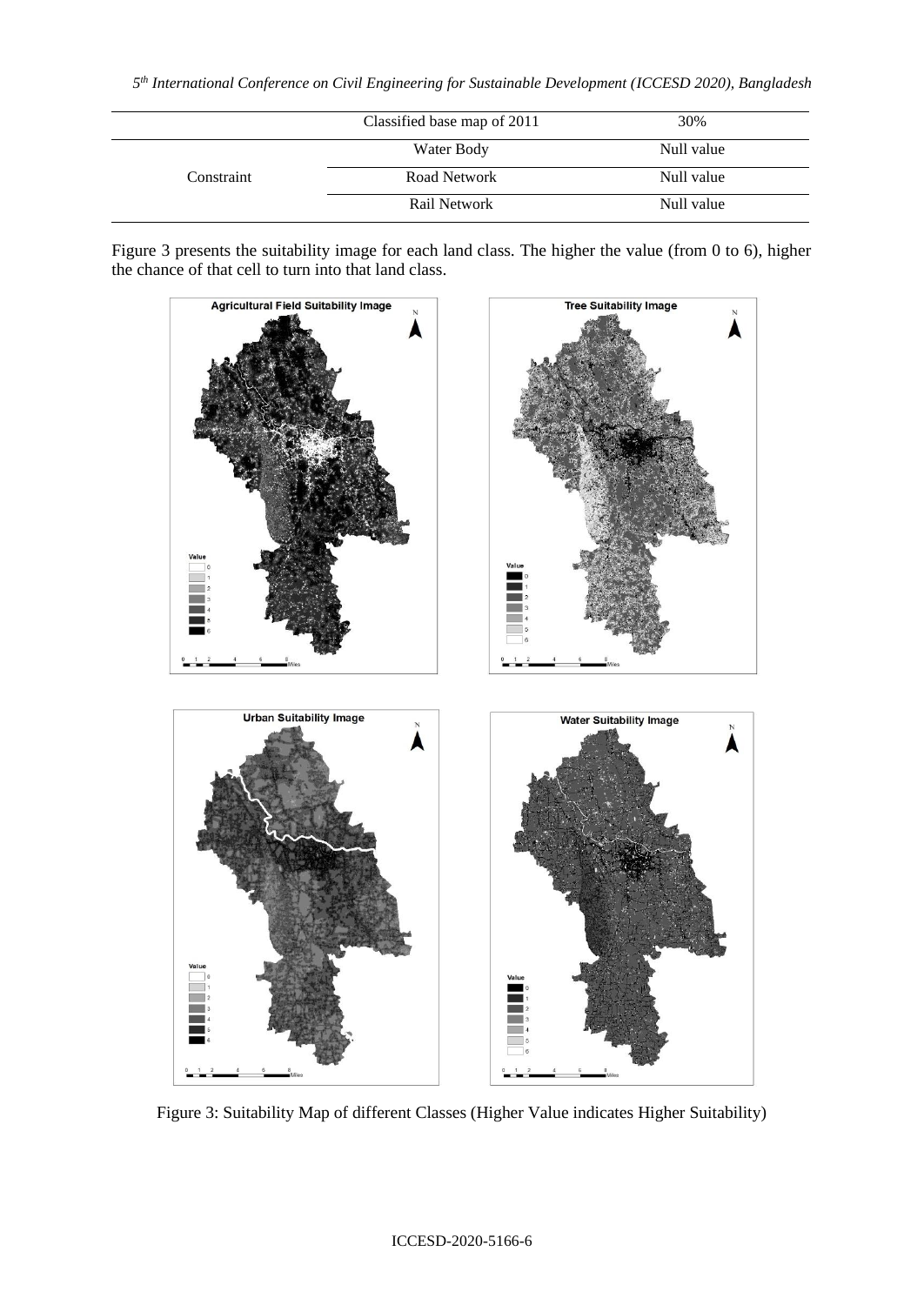## **2.6 Model Validation**

For model validation, first Markov analysis was used for predicting 2018 land use which generated a transitional probability matrix for year 2018 specifiaclly. After that, suitability images were developed by MCE analysis. Then, CA Markov module was run with the transitional probability matrix of 2018 and four suitability images. CA Markov module also needs a basis land cover image which is the later land use images of the two base images (in this case image of 2011). From this predicted land use image of 2018 was obtained. The predicted image was compared with the classified Landsat image of 2018. The comparison is presented in Table 5 which shows that the model is validated.

| <b>Land Cover Type</b>   | Classified Map (2018) |               | Simulated Map (2018) |               | Change in    |
|--------------------------|-----------------------|---------------|----------------------|---------------|--------------|
|                          | Area $(km2)$          | $\frac{0}{0}$ | Area $(km2)$         | $\frac{0}{0}$ | Area $(\% )$ |
| <b>Water body</b>        | 28.417                | 5.17745       | 32.4656              | 5.92087       | 0.74%        |
| <b>Trees</b>             | 171.339               | 31.2172       | 167.404              | 30.5301       | $0.7\%$      |
| <b>Agricultural Land</b> | 295.752               | 53.8847       | 294.791              | 53.7621       | 0.12%        |
| Urban                    | 53.3528               | 9.72064       | 53.0436              | 9.67375       | 0.05%        |

Table 5: Statistical Comparison between Classified and Simulated Map



Figure 4: Predicted Land Use Map of 2030 of Cumilla City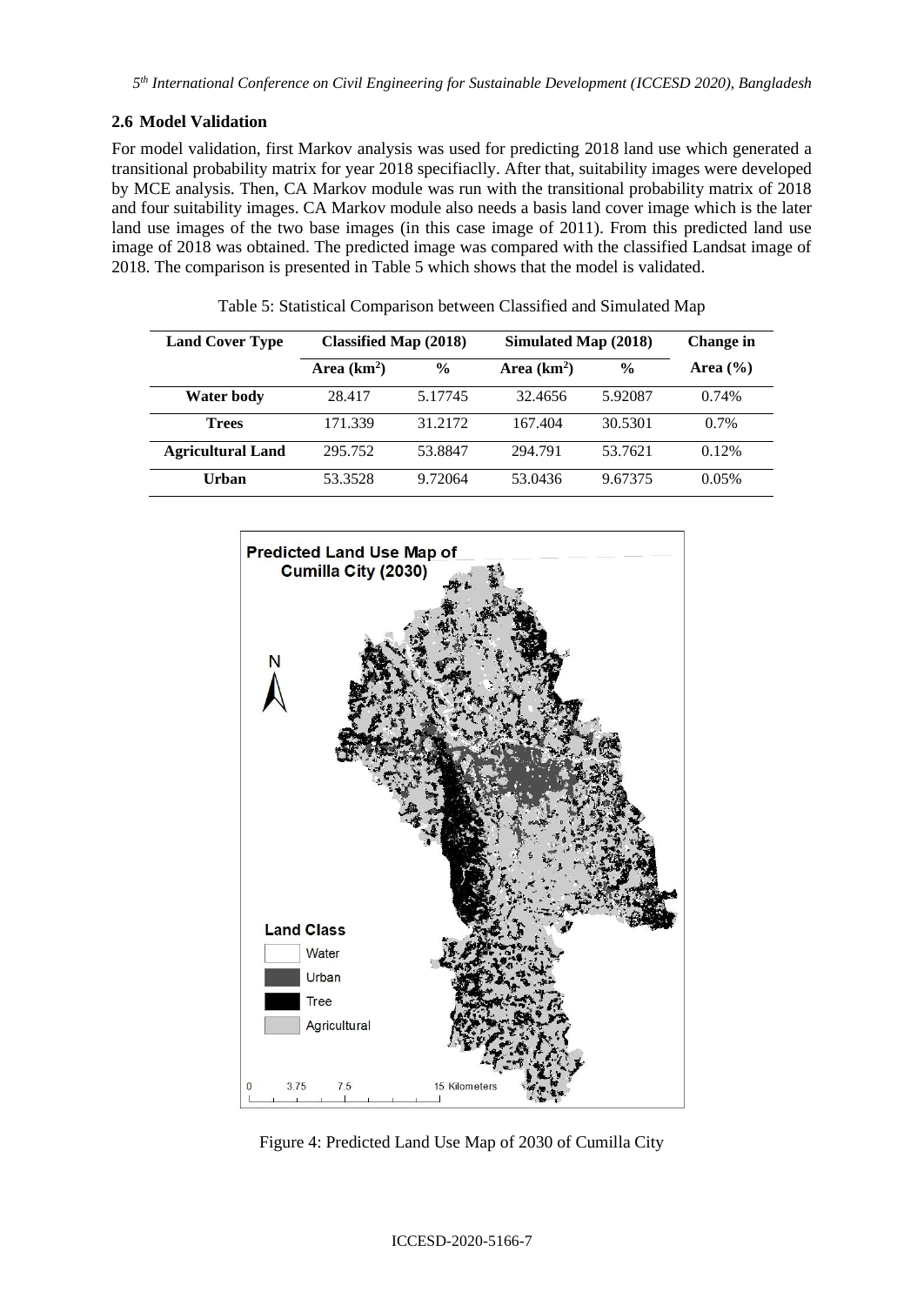#### **2.7 Final Prediction**

With the validated model, land use of 2030 was predicted for Cumilla city. First, Makrov analysis was performed to obtain a transition probability matrix for 2030. Suitability images for each classes remained same. Afterwards, CA Markov analysis was done with the transition probability matrix of 2030, suitability images, and basis year image of 2011. Figure 4 shows the predicted image of 2030.

### **3. RESULT ANALYSIS**

Figure 5 represents the area (hectare) under each land class type of predicted 2030 land use map. Area under Urban Class in 2030 is 5893 ha, which was 2405 ha in 2001. So, there is an 145% increase in Urban land class type.



Figure 4: Area Occupied by Different Land Cover Type in 2030

Area occupied by water land class (3322 ha) will stay almost the same as 2001 (54.23% in 2030 and 54.45% in 2001) while there is a loss of area in tree and agricultural field land classes. A comparison of different land classes over the year is presented in Figure 5.



Figure 5: Comparison between Various Land Classes for year 2001, 2011 and 2030

## **4. DISCUSSION**

Land Use Prediction model developed though this study shows a growing pattern of Cumilla city. There will be an almost 145% rise in urban area in 2030 compared to 2001. Meanwhile, other land classes will be losing their parts. This depicts the widely seen picture of rapid urban development around the world. However, the model has some limitations. Satellite data has been collected from